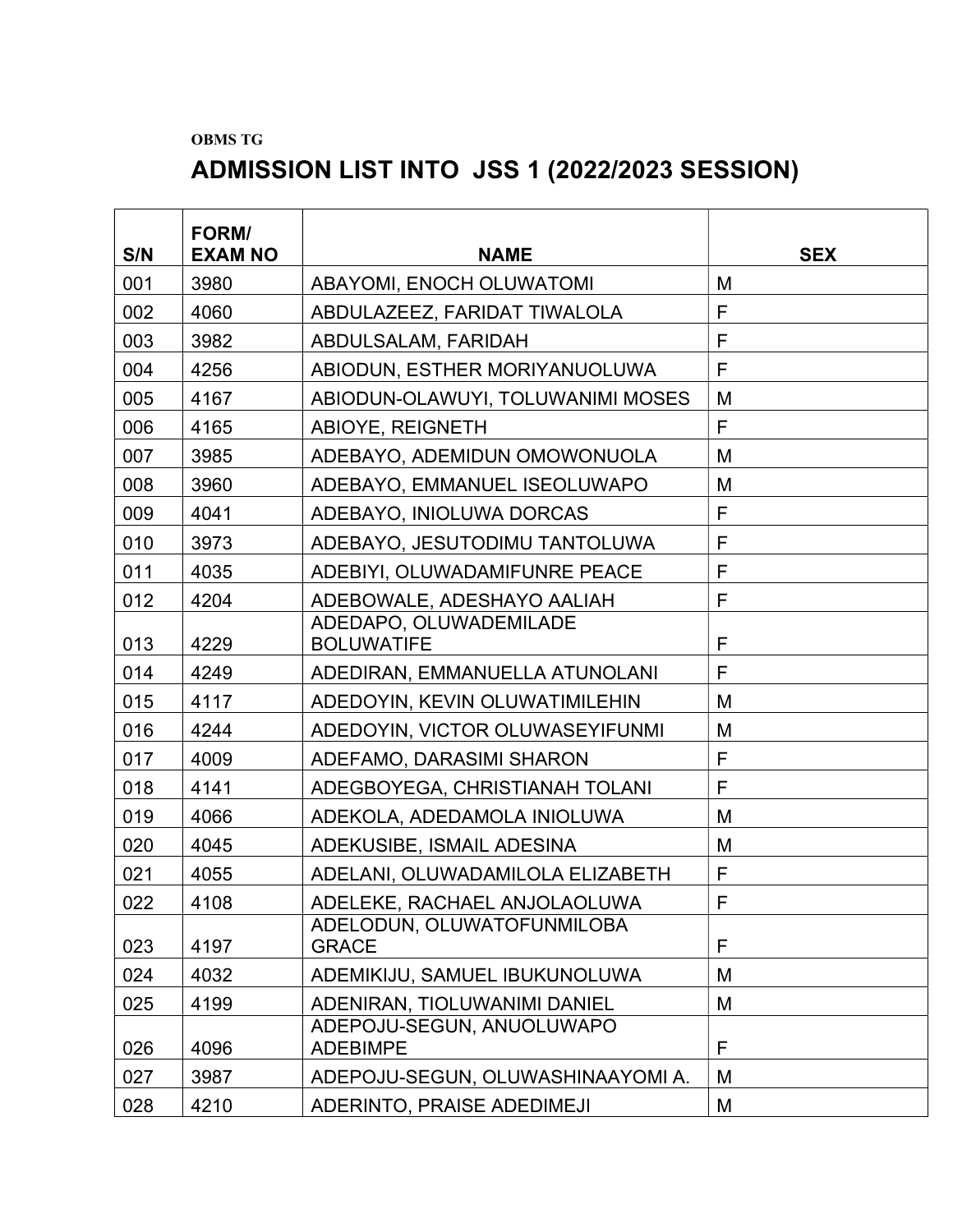| 029 | 4067 | ADERONMU, GEORGE                | M           |
|-----|------|---------------------------------|-------------|
| 030 | 4081 | ADETONA, HENRY OLUWAGBEMIGA     | M           |
| 031 | 4085 | ADEWALE, ADEMIDE EMMANUEL       | M           |
| 032 | 4245 | ADEWALE, JESUTIMILEHIN MICHEAL  | M           |
| 033 | 4059 | ADEWOYIN, EMMANUEL ADEMIOSI     | M           |
| 034 | 4126 | ADEWOYIN, FOYINSAYOMI SEMIPE    | F           |
| 035 | 4119 | ADEWUMI, OLANREWAJU JOSEPH      | M           |
| 036 | 4142 | ADEYEMI, GOODNESS OLUWAPEMISIRE | F           |
| 037 | 4048 | ADEYEMI, JOSHUA OLUWASEUN       | M           |
| 038 | 4174 | ADEYEMI, MOLAYONINUJESU DAVID   | M           |
| 039 | 4121 | ADEYEMO, ADERINSOLA IREOLUWA    | F           |
| 040 | 4195 | ADEYEMO, ADERONKE OREOLUWA      | $\mathsf F$ |
| 041 | 4077 | ADEYI, ERISEMILORE IBUKUNOLUWA  | F           |
| 042 | 4175 | ADIGUN, ADURASANMI ELIJAH       | M           |
| 043 | 3953 | ADIGUN, ENIOLA RACHAEL          | F           |
| 044 | 4093 | ADIGUN, FIYINFOLUWA ADEBIMPE    | $\mathsf F$ |
| 045 | 3978 | ADIGUN, IBUKUNOLUWA C.          | F           |
| 046 | 4176 | ADIGUN, JESUFERANMI ELIZABETH   | F           |
| 047 | 4193 | ADIO, ADEOLUWA JAMIU            | M           |
| 048 | 3979 | AFOLABI, DORCAS MOFIYINFOLUWA   | F           |
| 049 | 3990 | AFOLABI, MUBURAK MOBALAJI       | M           |
| 050 | 4183 | AGBANA-FRED, TOLUWANI EDESIRI   | F           |
| 051 | 4225 | AGBOOLA, AYOMIDE OLUWASEMILORE  | M           |
| 052 | 4258 | <b>AGBOOLA, LARRY KINGS</b>     | M           |
| 053 | 4053 | AGUNBIADE, AYOMIDE JOSEPH       | M           |
| 054 | 4109 | AGUNBIADE, DEBORAH ADEJUWON     | F           |
| 055 | 3991 | AHANA, VICTORY CHIEMERIE        | F           |
| 056 | 3975 | AINA, ELIZABETH OLUWAFAYOKUNMI  | F           |
| 057 | 4681 | AJAKAIYE, ADEGBOYEGA B.         | M           |
| 058 | 4114 | AJANI, OLUWASEMINIRE ISEOLUWA   | F           |
| 059 | 3969 | AJAYI, ADEOLA ESTHER            | F           |
| 060 | 4259 | AJAYI, MONISOLA JEMIMAH         | F           |
| 061 | 4072 | AJAYI, MOYINOLUWA               | F           |
| 062 | 3997 | AJIBADE, INIOLUWA BEULAH        | F           |
| 063 | 3944 | AKANDE, DARASIMI                | F           |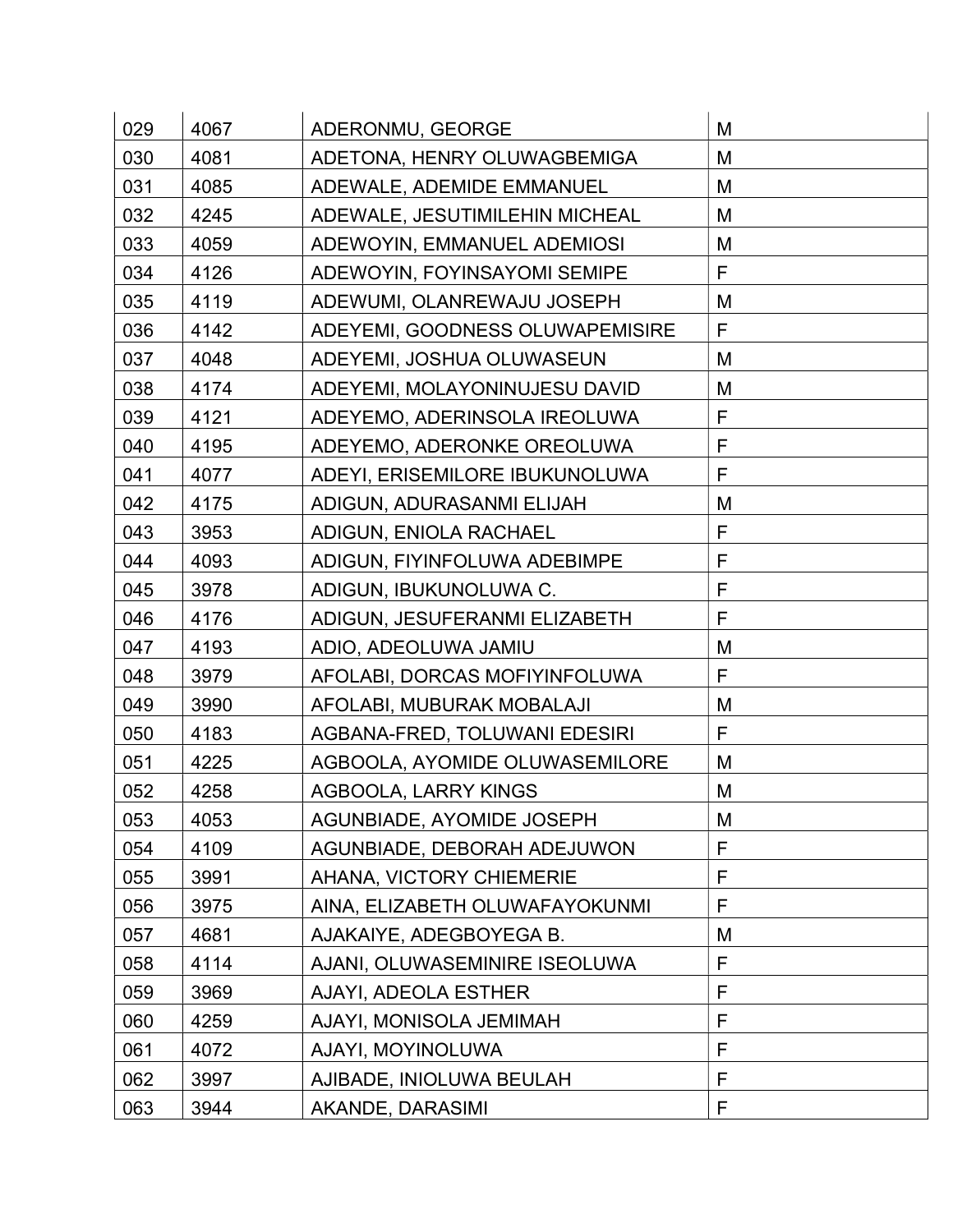| 064 | 4037 | AKANDE, SHIPRAH AYONITEMI                    | F |
|-----|------|----------------------------------------------|---|
| 065 | 4064 | AKINBOBOYE, EWAOLUWA KOLADE                  | M |
| 066 | 3962 | AKIN-INAOLAJI, FERANMI                       | F |
| 067 | 4242 | AKINSOLA, SUCCESS OLUWADARASIMI              | F |
| 068 | 4260 | AKINWANDE, MORAKINYO                         | M |
| 069 | 4203 | AKINYELE, ADEOLUWA JEDIDIAH                  | M |
| 070 | 4206 | AKOMOLAFE, OLUWASEGUN ENOCH                  | M |
| 071 | 4205 | AKOMOLAFE, OLUWASHINAAYOMI<br><b>ABRAHAM</b> | M |
| 072 | 4254 | ALABI, AANUOLUWAPO LOIS                      | F |
| 073 | 4110 | ALABI, WILLIAMS INIOLUWA                     | Μ |
| 074 | 4216 | ALADELUSI, JOAN JESUTOMISIN                  | F |
| 075 | 4062 | ALAO, AMEERAH FAVOUR                         | F |
| 076 | 4073 | ALAO, JOHN OLAMIDE                           | Μ |
| 077 | 3951 | ALOFUN, MARY MOYINOLUWA<br><b>OLAJUMOKE</b>  | F |
| 078 | 4255 | AMUSAN, ELIJAH OREOFE-OGO                    | M |
| 079 | 4148 | ANYAHARA, OLUWADARASIMI CHUZAR               | Μ |
| 080 | 4178 | APAPA, ILANA-AYO ADEFOLAYAN                  | M |
| 081 | 4006 | APO, FOLUSEWA DIVINE                         | F |
| 082 | 4157 | ARIYO, TEMILOLUWA ISREAL                     | Μ |
| 083 | 4160 | ASOUGH, NGUNAN EDIDIONG                      | F |
| 084 | 4098 | ATOLAGBE, INIOLUWA ENOCH                     | Μ |
| 085 | 4257 | AWOS, OLUWADUNSIN DABIRA                     | M |
| 086 | 4221 | AYENI, AYANFEOLUWA OLASUBOMI                 | M |
| 087 | 4222 | AYENI, OLUWASEMILORE MERCY                   | F |
| 088 | 3996 | AYINDE, SAMUEL OLUWATOBILOBA                 | M |
| 089 | 4021 | AYOBAMI, NIFEMI REBEKAH                      | F |
| 090 | 4063 | <b>BABALOLA, DORCAS SEMILORE</b>             | F |
| 091 | 4097 | <b>BABALOLA, HENRY OLADIPUPO</b>             | M |
| 092 | 4129 | BABALOLA, OLUWATEMILORUN JAMES               | M |
| 093 | 4223 | BABALOLA, OYINKANSOLA OLUWASEUN              | F |
| 094 | 4213 | BADEJO, DIANA ANJOLAOLUWA                    | F |
| 095 | 4022 | <b>BADEJO, GRACE OLUWAGBEMISOLA</b>          | F |
| 096 | 4149 | <b>BADRU, ADEYEMI SAMUEL</b>                 | M |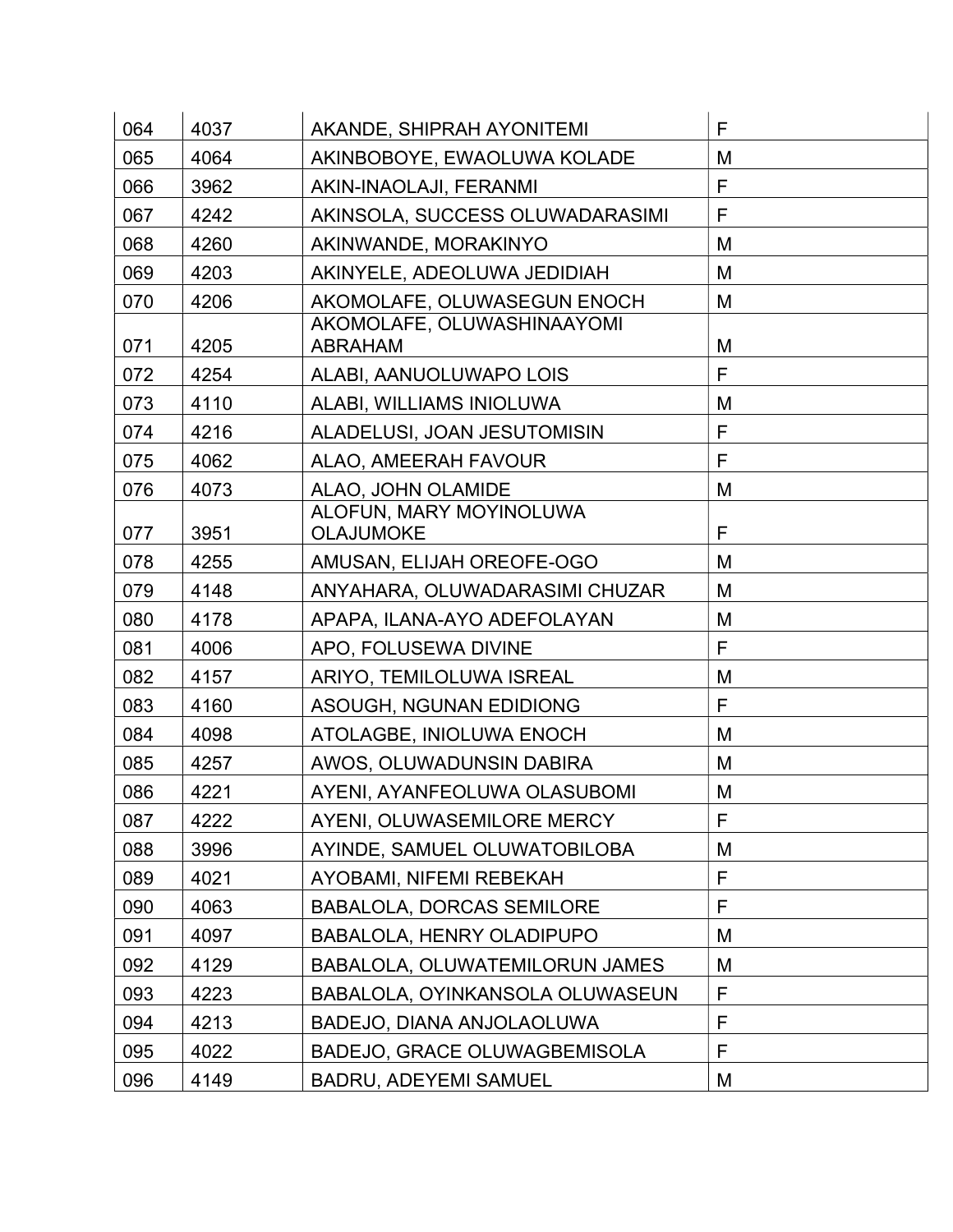| 097 | 4156 | BAKARE, ALIYAH ODUNAYO                   | F           |
|-----|------|------------------------------------------|-------------|
| 098 | 4010 | <b>BAKARE, TAWAB AYOMIKUN</b>            | M           |
| 099 | 4151 | <b>BALOGUN, MUBARAK OLASHUBOMI</b>       | M           |
| 100 | 4007 | BANKOLE, FOLAWEMI OLAWALARAMI            | F           |
| 101 | 4155 | BELLO, JHAMAL ARISEKOLA                  | M           |
| 102 | 4116 | BELLO, NIMOTALLAHI NINIOLA               | F           |
| 103 | 4015 | <b>BINUYO, ELISHA</b>                    | M           |
| 104 | 4025 | <b>BIYA, SEMILORE CHRISTIANA</b>         | F           |
| 105 | 4113 | BODUNDE, MORIREOLUWA FAVOUR              | F           |
| 106 | 4231 | BOLORUNDURO, OLUWADARASIMI JEWEL         | F           |
| 107 | 4232 | BUNMI-IDOWU, ANITA ADEIFEOLUWA           | F           |
| 108 | 3963 | DANIELS, OWOLABI ALEXANDER               | M           |
| 109 | 4236 | DARAMOLA, INIOLUWA OLUWANIFEMI           | M           |
| 110 | 4123 | DARE, NIFEMI UZAINAT                     | F           |
| 111 | 4125 | EDET, EL-MATILDA TORISE                  | F           |
| 112 | 4164 | EDETANLEN, ISAAC GREAT                   | M           |
| 113 | 4118 | EDUN, GREAT ABIMBOLA                     | $\mathsf F$ |
| 114 | 4214 | EGBEWOLE, ADEOLA ANGEL                   | $\mathsf F$ |
| 115 | 4101 | EHIMIYEIN, OBEHI JOSEPH                  | M           |
| 116 | 4241 | EJOGA, GEORGINA IHOTU                    | F           |
| 117 | 4043 | EKPENYONG, DAVID VICTOR                  | M           |
| 118 | 4044 | <b>EKPENYONG, DEBORAH VICTOR</b>         | F           |
| 119 | 4238 | EMEKA, DAVID CHIBUOKEM                   | M           |
| 120 | 4233 | EMMANUEL, FAITH OLUWAFUNMIKE             | F           |
| 121 | 4102 | ENIOLA, OLUWADARASIMI DANIEL             | F           |
| 122 | 4014 | <b>FAGBEMI, GABRIEL PAMILERIN</b>        | M           |
| 123 | 4217 | FAGBOHUN, MOROMOLAJESU<br>OLUWAKOREFUNMI | M           |
| 124 | 4100 | <b>FAKAYODE, EMMANUEL SEMILORE</b>       | M           |
| 125 | 4099 | FAKAYODE, JOHN OLUWOLE                   | M           |
| 126 | 3999 | FALURO, KINGDAVID ADEYEMI                | M           |
| 127 | 4189 | FAMINU, OGOADEJESU AYOMIKUN              | M           |
| 128 | 4105 | FASEYITAN, ANUOLUWAPO JOMILOJU           | F           |
| 129 | 4158 | FAWOLE, ABISOLA CHRISTY-ANNE             | F           |
| 130 | 4139 | FOWOWE, SAMUEL OLUWATOSIN                | M           |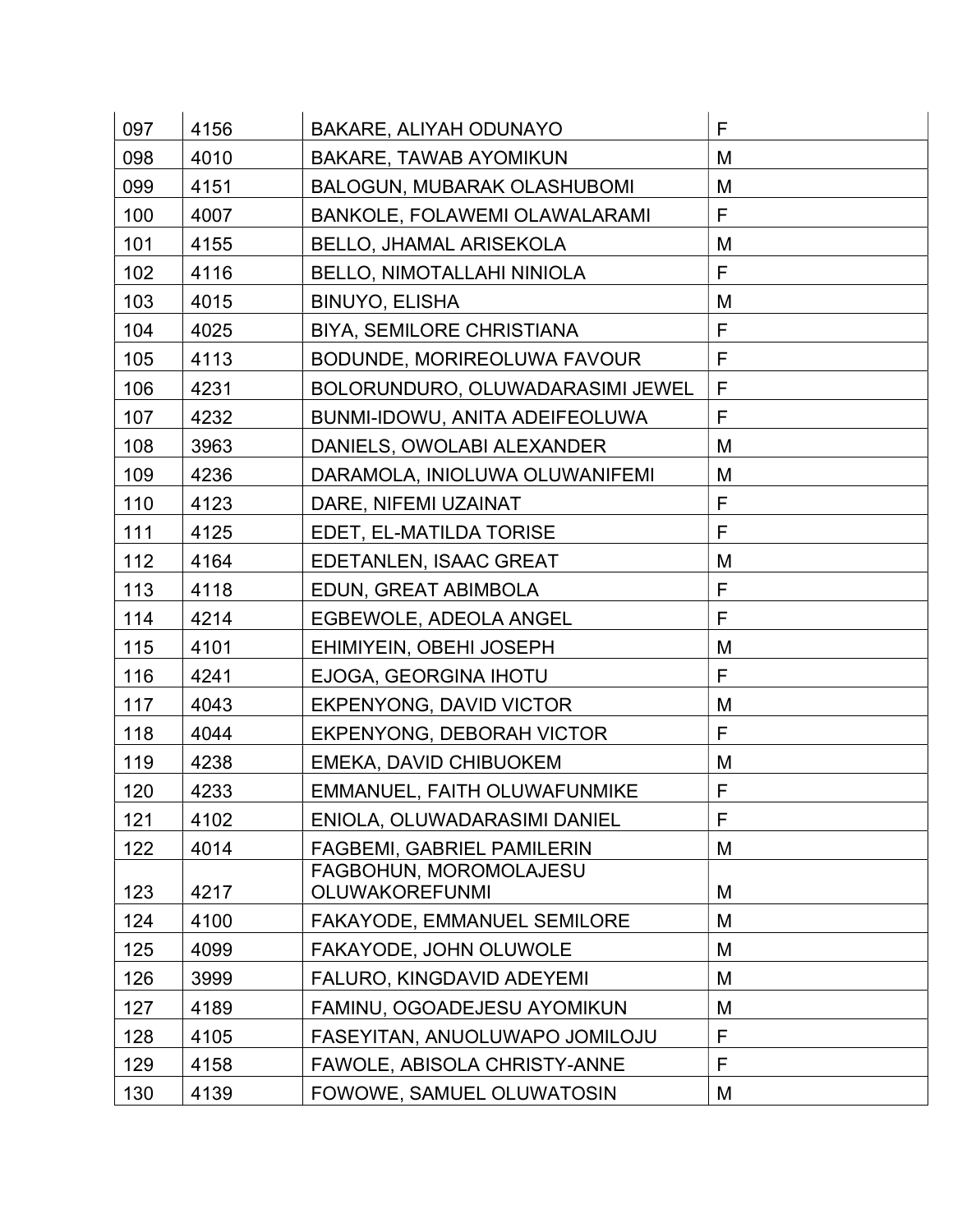| 131 | 4091 | GABRIEL, MOSOPEOLUWA JOEL                          | M           |
|-----|------|----------------------------------------------------|-------------|
| 132 | 4074 | GANIYU, IDERAOLUWA IFEOLUWASIMI                    | F           |
| 133 | 4029 | <b>GBADAMOSI, BARAKAT OLUWASEMILORE</b>            | F           |
| 134 | 3952 | <b>GBADAMOSI, FAREEDAH TENIOLA</b>                 | F           |
| 135 | 4069 | <b>GBADEYANKA, KING-DAVID</b><br>OLUWASHETUNTUN    | M           |
| 136 | 4068 | GBADEYANKA, QUEEN-HILLARY<br><b>OLUWASHETUNTUN</b> | F           |
| 137 | 4027 | <b>GODWIN, VICTOR FEANYICHUKWU</b>                 | M           |
| 138 | 4227 | <b>IBITOYE, OLUWADARASIMI MARY</b>                 | F           |
| 139 | 4115 | <b>IBIYEMI, PIPEOLUWA DANIEL</b>                   | M           |
| 140 | 4103 | <b>IDOWU, DAVID ADEDARE</b>                        | M           |
| 141 | 4198 | IDOWU, JOY IYANU                                   | $\mathsf F$ |
| 142 | 4144 | IKIE, OGHENETEKEVWE DANIELLA                       | F           |
| 143 | 4016 | ILESANMI, ANUOLUWAPO MARY                          | $\mathsf F$ |
| 144 | 4095 | ILORI, JOSHUA KOLADE                               | M           |
| 145 | 4136 | <b>ITOR, SHALOM OLUWAJOMILOJU</b>                  | F           |
| 146 | 4003 | IYANDA, IYANUOLUWA ENOCH                           | M           |
| 147 | 4038 | <b>JEGEDE, DAVID IFEOLUWA</b>                      | M           |
| 148 | 4200 | <b>JIMOH, SUCCESS OLADIPUPO</b>                    | M           |
| 149 | 4076 | JOKOTOLA, DAVID OLUWAGBEMILEKE                     | M           |
| 150 | 4040 | KAIYEWU, ODUNAYO JOSHUA                            | M           |
| 151 | 4051 | KAREEM-ADELEKE, OLUWAFIREKUNMI<br><b>PRAISE</b>    | F           |
| 152 | 4052 | KAYODE, SAMUEL AYODEJI                             | M           |
| 153 | 3972 | KAYODE-EDWARD, ISAAC<br><b>OLUWADUROTIMI</b>       | M           |
| 154 | 4122 | KEHINDE, OLAMIDE AFOKEOGHENE                       | M           |
| 155 | 4226 | <b>KEHINDE, THOMPSON OLAMIPOSI</b>                 | M           |
| 156 | 4224 | KOLAPO, ROHEEMAT ADEDOLAPO                         | F           |
| 157 | 3970 | KURUNMI, IREOLUWAKIITAN ZOE                        | F           |
| 158 | 4104 | LAWAL, ABDULSALAM                                  | M           |
| 159 | 4090 | LAWAL, OMOBOLANLE HAMEEDAH                         | $\mathsf F$ |
| 160 | 4012 | LAWSON, AYOMIKUN TIWATOPE                          | F           |
| 161 | 4058 | LEWECHI-UKE, PRISCILLA CHIDIAMARA                  | F           |
| 162 | 4170 | MAJEKODUNMI, OLUWASOMIDOTUN<br><b>OLAOTAN</b>      | M           |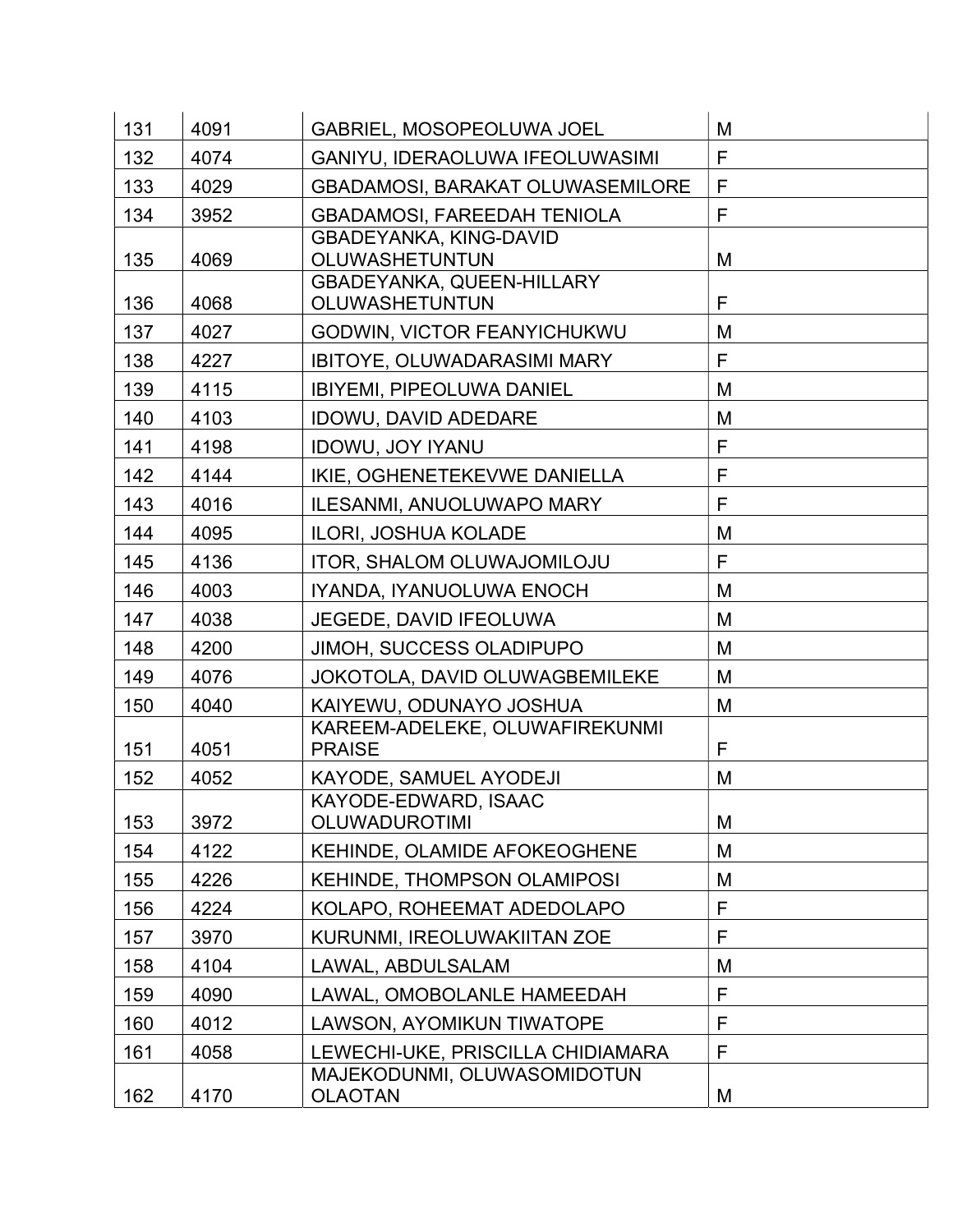| 163 | 3971 | MALOMO, OMOLADE VICTORIA                      | F           |
|-----|------|-----------------------------------------------|-------------|
| 164 | 4008 | MARTINS, OLUWADARASIMI<br><b>OLUWAFUNMITO</b> | F           |
| 165 | 4187 | MBAH, WISDOM IZUCHUKWU                        | МM          |
|     |      | MICHAEL-NWOKOCHA, CHIMAMANDA                  |             |
| 166 | 4019 | <b>ANGEL</b>                                  | F           |
| 167 | 4177 | MMADUKWE, PROSPER IFECHUKWU                   | M           |
| 168 | 4184 | MOJEREOLA, OLUWAGBOTEMI DAVID                 | M           |
| 169 | 4080 | MURAINA, FARIDAH OLUWADAMILOLA                | F           |
| 170 | 4078 | <b>OBASUYI, ESOSA LAURA</b>                   | F           |
| 171 | 4039 | OCHENJE, EHI GRACE                            | F           |
| 172 | 4024 | ODANIKE, ANGEL ANUOLUWAPO                     | F           |
| 173 | 4050 | <b>ODEWALE, ISAAC AYOMIDE</b>                 | M           |
| 174 | 4128 | <b>ODOBULU, KAMSI EDMUND</b>                  | M           |
| 175 | 4130 | <b>ODUKOGBE, AYOMIDE FAVOUR</b>               | F           |
| 176 | 4079 | ODUOLA, OLUWADAASIMI DORCAS                   | F           |
| 177 | 4146 | <b>ODUSINA, DAVID TOLUWANIMI</b>              | M           |
| 178 | 3965 | OFFOR, OGECHI UCHECHI                         | $\mathsf F$ |
| 179 | 4004 | <b>OGBOH, REJOICE</b>                         | F           |
| 180 | 4261 | OGBUAGU, ALICE OGEOMACHI                      | F           |
| 181 | 4207 | OGUCHI, GIDEON                                | M           |
| 182 | 3995 | OGUNGBE, ZENAS DIDEOLUWA                      | M           |
| 183 | 4092 | OGUNGBENRO, AYOTOMIWA ISEOLUWA                | M           |
| 184 | 4191 | OGUNKAYODE, ESTHER OLAMIDE                    | F           |
| 185 | 4106 | OGUNLEYE, DANIEL OLUWADEMILADE                | M           |
| 186 | 4137 | OGUNSIJI, OLUWADABIRA                         | F           |
| 187 | 4220 | OGUNWALE-OJO, TIMILEHIN AMAZING               | F           |
| 188 | 4173 | OGUNWOBI, AJIJOLA GOODNESS                    | F           |
| 189 | 4013 | OGUNYEMI, HERITAGE OLUWATOFUNMI               | F           |
| 190 | 4150 | OGUNYEMI, PRECIOUS ABIMBOLA                   | F           |
| 191 | 4107 | <b>OJEABULU, SAMUEL EHIME</b>                 | M           |
| 192 | 4186 | OJENGBEDE, OBALOLUWA DYLAN                    | M           |
| 193 | 4030 | OJO, EMMANUELLA OYINKANSOLA                   | F           |
| 194 | 4028 | OJOGBEDE, KAYODE JOSEPH                       | M           |
| 195 | 4094 | OKAFOR, CHIDINMA NORA                         | F           |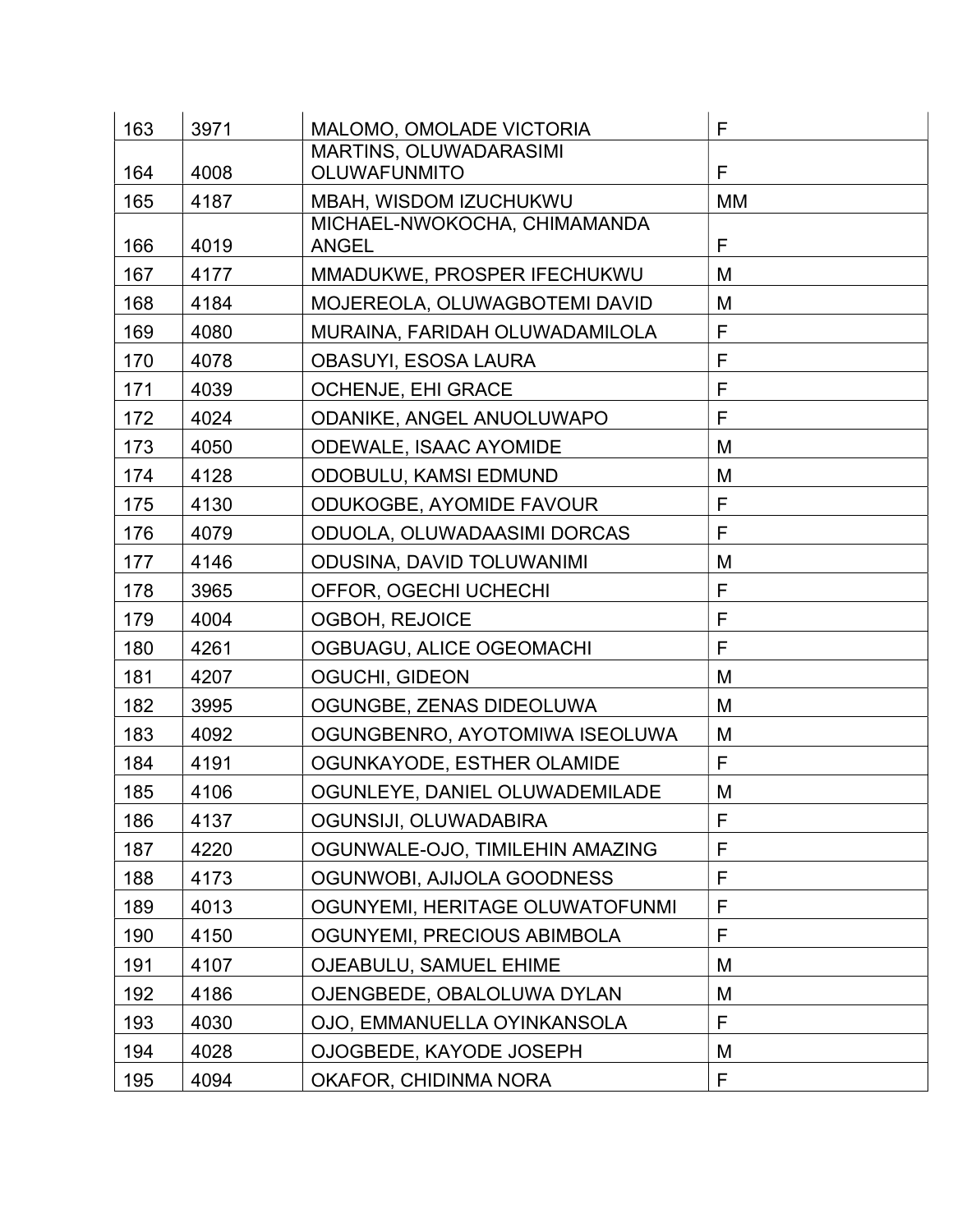| 196 | 3993 | OKANLAWON, DAVID                                          | M            |
|-----|------|-----------------------------------------------------------|--------------|
| 197 | 4023 | OKEZIE, CHIDIEBERE O.                                     | M            |
| 198 | 4182 | OKOLI, KAMSIYONNA CHIDUBERU                               | F            |
| 199 | 4219 | OKORO, EYITUOYO DANIEL                                    | M            |
| 200 | 3998 | OKUSAGA, OLUFOLAKE ELIZABETH                              | $\mathsf F$  |
|     |      | OKUSANYA, OLUWADEMILADE                                   |              |
| 201 | 4153 | <b>OMOGBOLADE</b>                                         | M            |
| 202 | 4002 | OLADEJO, EMMANUEL OGO-OLUWA                               | M            |
| 203 | 4124 | OLADEJO, IYINOLUWA GOLD                                   | F            |
| 204 | 4166 | OLADIMEJI, EMMANUEL OLAMILEKAN                            | M            |
| 205 | 4218 | OLADUNJOYE, TIOLUWANIMI ADEFEMI                           | F            |
| 206 | 4133 | OLAGBAJU, DANIEL OLUWASEMILORE                            | M            |
| 207 | 4181 | OLAJIDE, DANIEL OLAKUNLE                                  | M            |
| 208 | 4168 | OLAJIDE, IFE-OLUWA RUTH                                   | F            |
| 209 | 4202 | OLAJUYIGBE, ABOLAJI RACHAEL                               | F            |
| 210 | 4036 | OLALERE, OBALOLUWA RICHARD                                | M            |
| 211 | 4131 | OLALUDE, MOYINOLUWA SHALOM                                | M            |
| 212 | 4005 | OLANIYAN, IKEOLA OMOLAYO                                  | F            |
| 213 | 4246 | OLANIYI, OLUWAFIKAYOMI AKOLAWOLE                          | M            |
| 214 | 4088 | OLANREWAJU, ADEBOYE EMMANUEL                              | M            |
| 215 | 4046 | OLATOYINBO, JANET POSSIBILTY                              | $\mathsf{F}$ |
| 216 | 4042 | OLATUNJI, OLUWATOFUNMI                                    | F            |
| 217 | 4070 | OLAYIDE, HANNAH AYOMIDE                                   | $\mathsf{F}$ |
| 218 | 4145 | OLAYIWOLA, FAVOUR OLUWATOYINSAYO                          | $\mathsf{F}$ |
| 219 | 4248 | OLAYODE, MORIREOLUWAGBA                                   | F            |
| 220 | 3958 | OLOGUNDUDU, OLUWATOMISIN VICTORIA                         | F            |
| 221 | 4240 | OLORUNTUYI, OLUWADARASIMI DORCAS                          | F            |
| 222 | 4111 | OLUBITAN, MOYINOLUWA DAVID                                | M            |
| 223 | 3986 | OLUFAYO, EMMANUELLA OLUWANIFEMI                           | F            |
| 224 | 4196 | OLUFEMI, OLUWAFERANMI BEATRICE                            | $\mathsf{F}$ |
|     |      | OLUKAYODE, ANJOLAOLUWA                                    |              |
| 225 | 4049 | <b>OLUWAPEMISIRE</b>                                      | $\mathsf{F}$ |
| 226 | 4120 | OLUSEGUN, MANASSEH ENIOLORUNFE<br>OLUWAYEMI-ODIDI, SAMUEL | M            |
| 227 | 4112 | <b>OLUWATOBILOBA</b>                                      | M            |
| 228 | 4140 | <b>OMEZIRI, PROSPER CHISOM</b>                            | M            |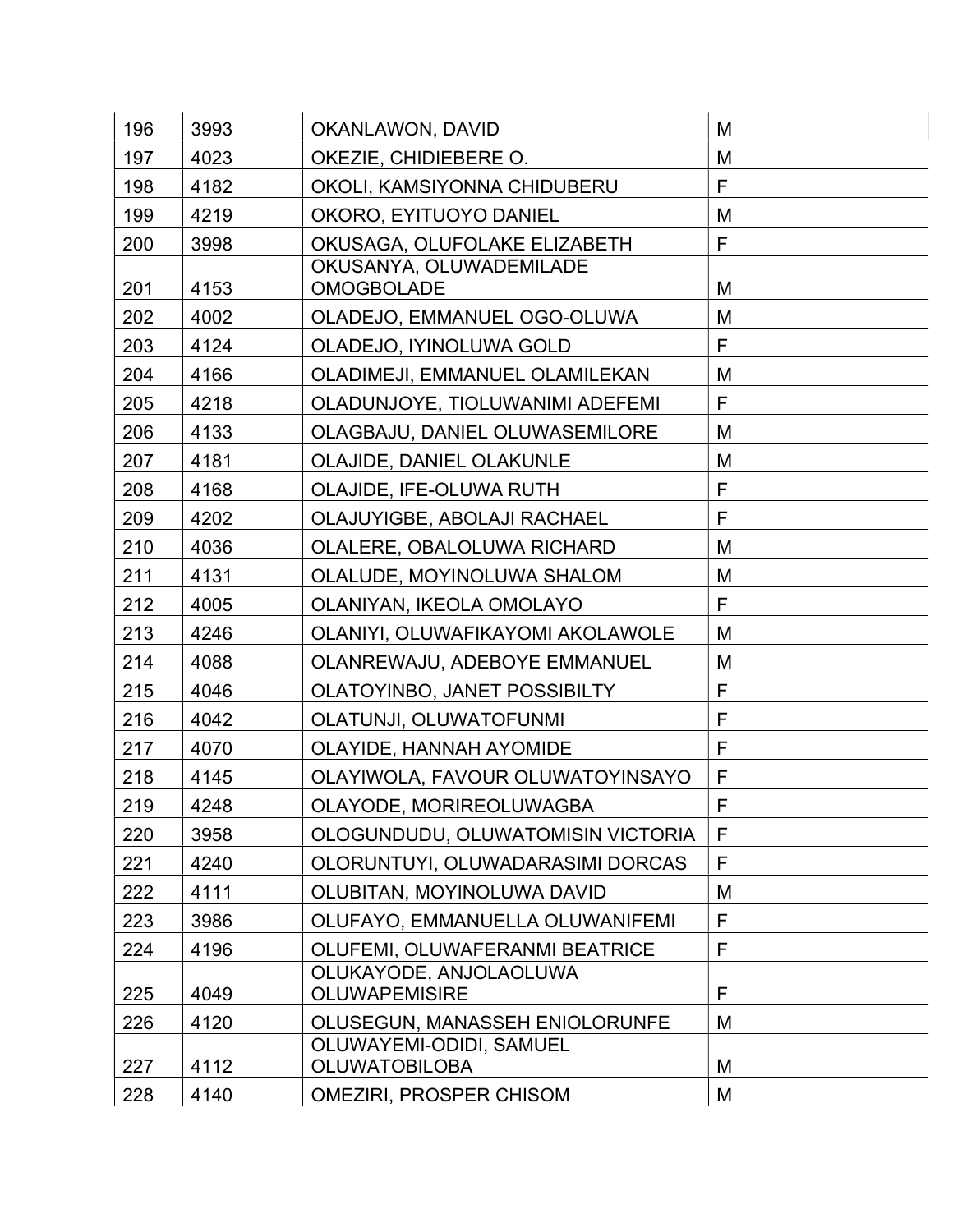| 229 | 3983 | OMIKUNLE, IYEOLUWA DANIEL                        | M |
|-----|------|--------------------------------------------------|---|
| 230 | 4071 | <b>OMIYERA, IBUKUN</b>                           | F |
| 231 | 4086 | OMOPARIOLA, MOFEOLUWA ADENIKE                    | F |
| 232 | 4057 | OMOTAYO, AYOMIKUN ANTHONIA                       | F |
| 233 | 4084 | <b>OMOTUNDE, OMOTAYO WARIS</b>                   | M |
| 234 | 4252 | OMOYAJOWO, OVERCOMER ADEYINKA                    | M |
| 235 | 4056 | ONANUGA, OLUWANIFEMI EMMANUELLA                  | F |
| 236 | 4171 | ONI, ENOCH OLUWASHINAAYO                         | M |
| 237 | 3981 | ONI, INIOLUWA ARAMIDE                            | F |
| 238 | 4215 | ONUMAEGBU, KAMSIYOCHI DESTINY                    | М |
| 239 | 4127 | OPEOLA, PREVAIL IBUKUNOLUWA                      | F |
| 240 | 4169 | <b>ORIERE, JOVITA</b>                            | F |
| 241 | 4253 | ORIOLOWO, ALHASSAN OLUWAJUWON                    | M |
| 242 | 4201 | OTUNLA, DAVID JESUTOFUNMI                        | M |
| 243 | 4026 | OWOLABI, SAMUEL RYAN                             | M |
| 244 | 4234 | OYALOWO, RAYYAN IREOLUWATOFUNMI                  | M |
| 245 | 4190 | OYEBODE, DEBORAH ADEIFEMI                        | F |
| 246 | 3992 | OYEDEJI, OYEDUNNI OLUWATOFUNMI                   | F |
| 247 | 3955 | OYEDELE, OLUWATAMILORE                           | F |
| 248 | 4194 | OYEGUNJU, LOIS OLUWADARASIMI                     | F |
| 249 | 4135 | OYELADE, SAMUEL AYOMIDE                          | M |
| 250 | 4061 | OYESHOLA, DONALD ELIJAH                          | M |
| 251 | 4172 | OYETADE, JUMOKE OLORUNJUWONLO                    | F |
| 252 | 3956 | OYEWO, ANJOLAOLUWA ISRAEL                        | M |
| 253 | 3957 | OYINLOLA, JESSE TOBILOBA                         | M |
| 254 | 4132 | POPOOLA, OLUWASEUN JOSHUA                        | M |
| 255 | 3966 | RUFUS-JEGEDE, DAVID TAIWO                        | M |
| 256 | 3967 | RUFUS-JEGEDE, MARY KEHINDE                       | F |
| 257 | 3984 | SAMSOM, DELIGHTSOME                              | M |
| 258 | 4134 | SAMUEL, DAVID ADAKOLE                            | M |
| 259 | 4089 | SAMUEL, JOMILOJU ISAAC                           | M |
| 260 | 3976 | SANGOLANA, OLUWAFIKAYOMI<br><b>TITOBINIOLUWA</b> | M |
| 261 | 4161 | SANSI, JOHN JOSEPH                               | M |
| 262 | 31   |                                                  |   |
|     |      | SODIYA, TOLUWANI SAMUEL                          | M |